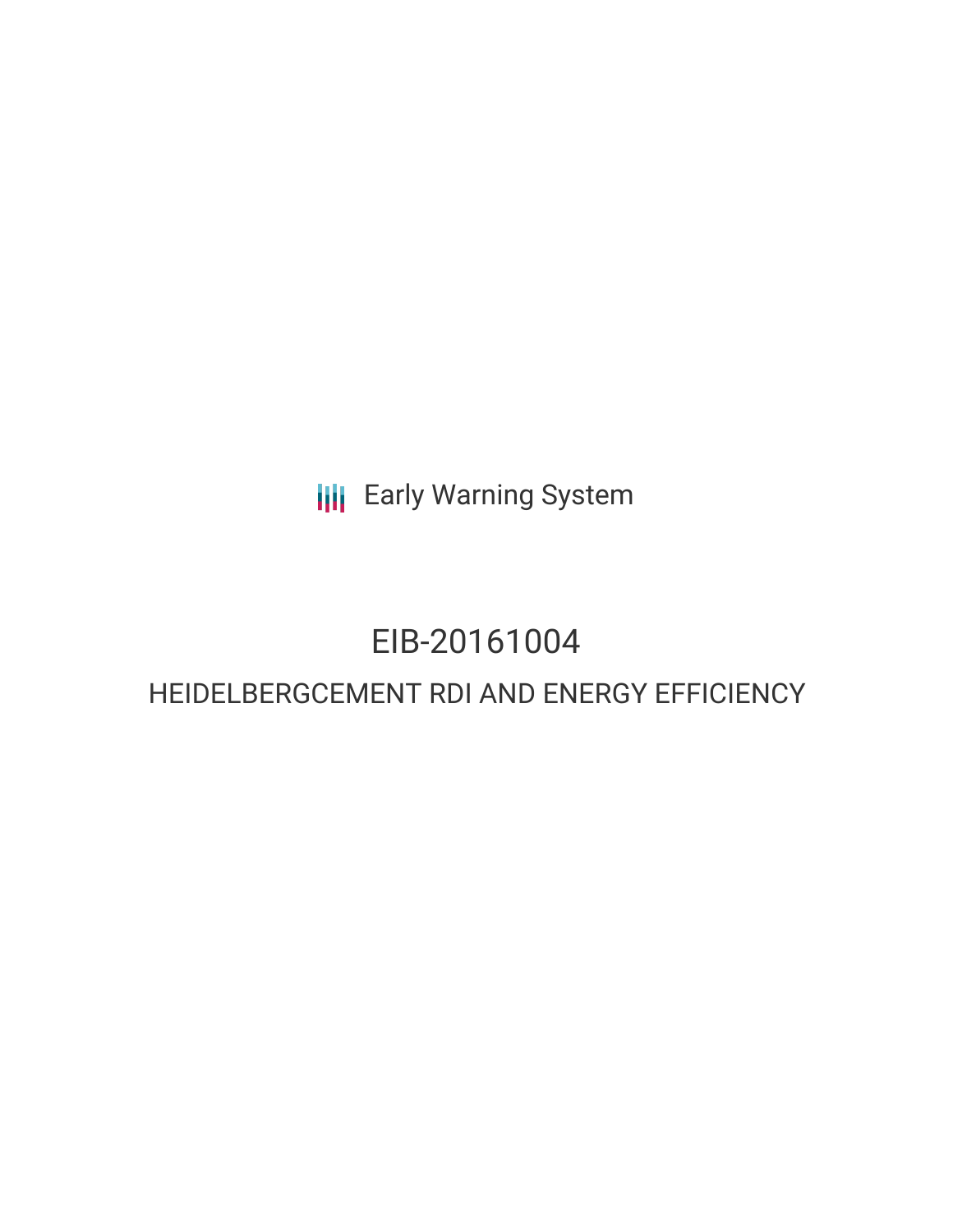

## **Quick Facts**

| <b>Countries</b>               | Germany, Italy                   |
|--------------------------------|----------------------------------|
| <b>Specific Location</b>       | Schelklingen                     |
| <b>Financial Institutions</b>  | European Investment Bank (EIB)   |
| <b>Status</b>                  | Approved                         |
| <b>Bank Risk Rating</b>        | U                                |
| <b>Voting Date</b>             | 2017-12-04                       |
| <b>Borrower</b>                | <b>HEIDELBERGCEMENT AG</b>       |
| <b>Sectors</b>                 | Construction, Industry and Trade |
| <b>Investment Type(s)</b>      | Loan                             |
| <b>Investment Amount (USD)</b> | \$211.97 million                 |
| <b>Project Cost (USD)</b>      | \$434.53 million                 |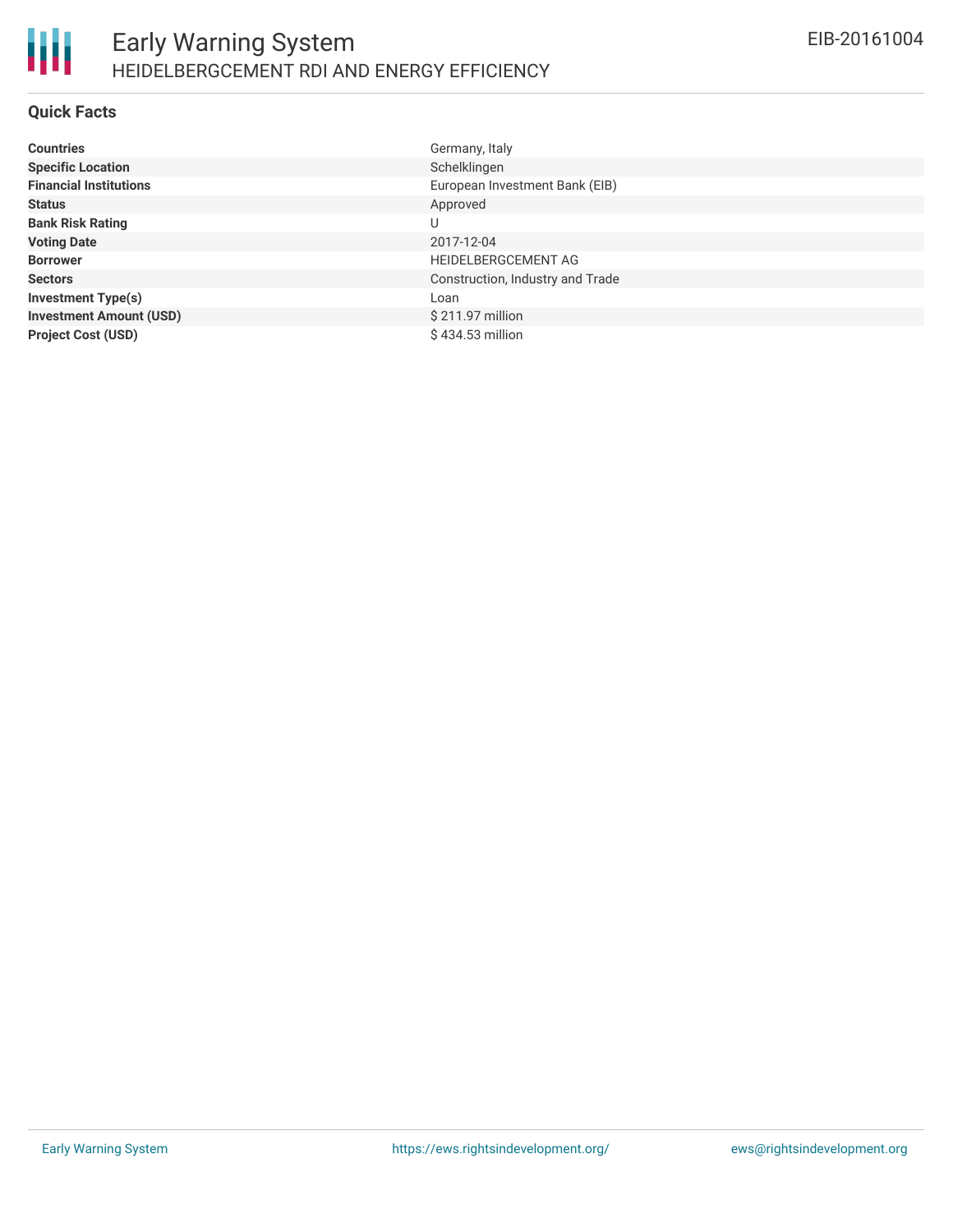

# **Project Description**

This project finances the modernization of a cement clinker production plant in Schelklingen, and investments in research and development related to cement products and production technologies between 2017 and 2020.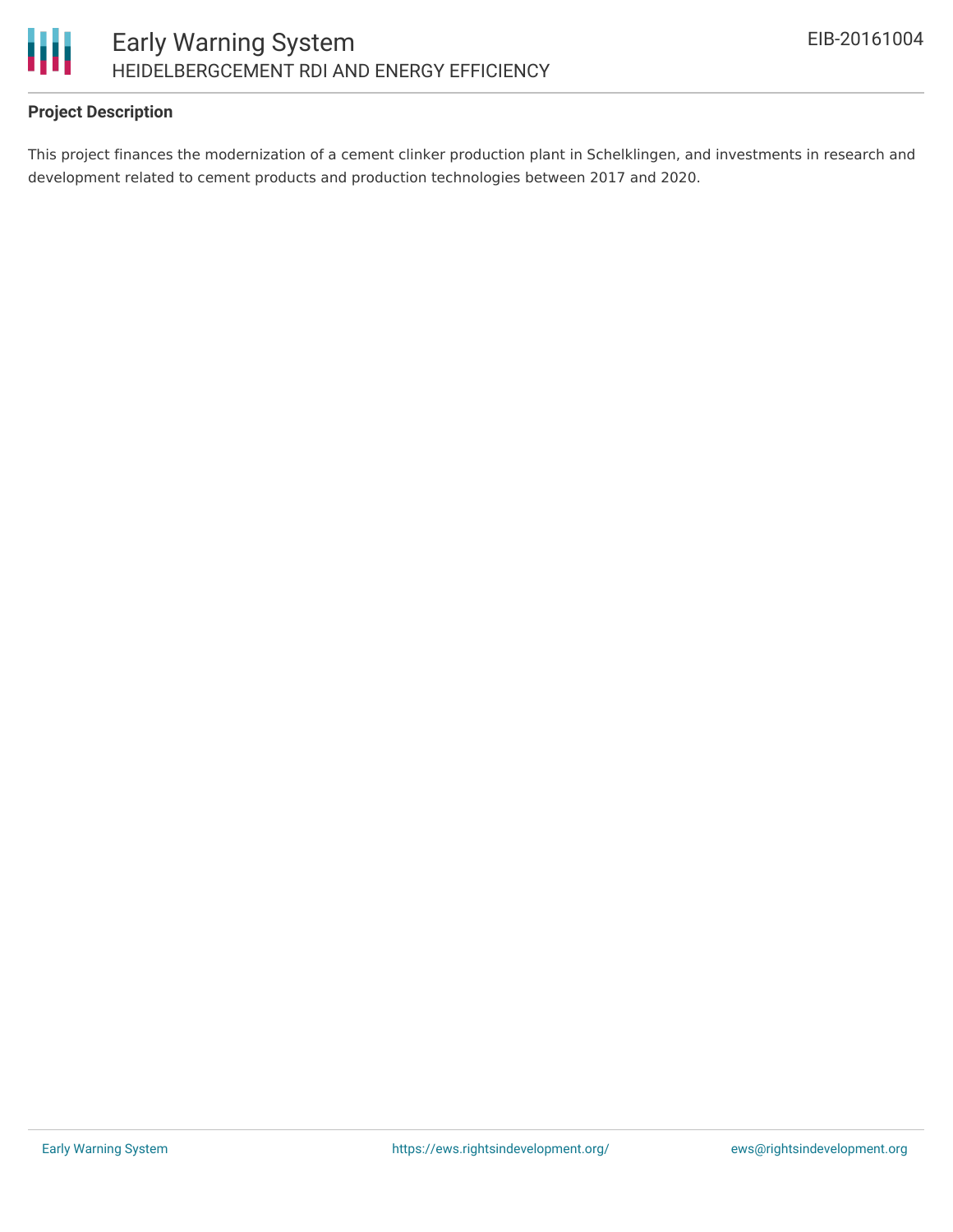

# **Investment Description**

European Investment Bank (EIB)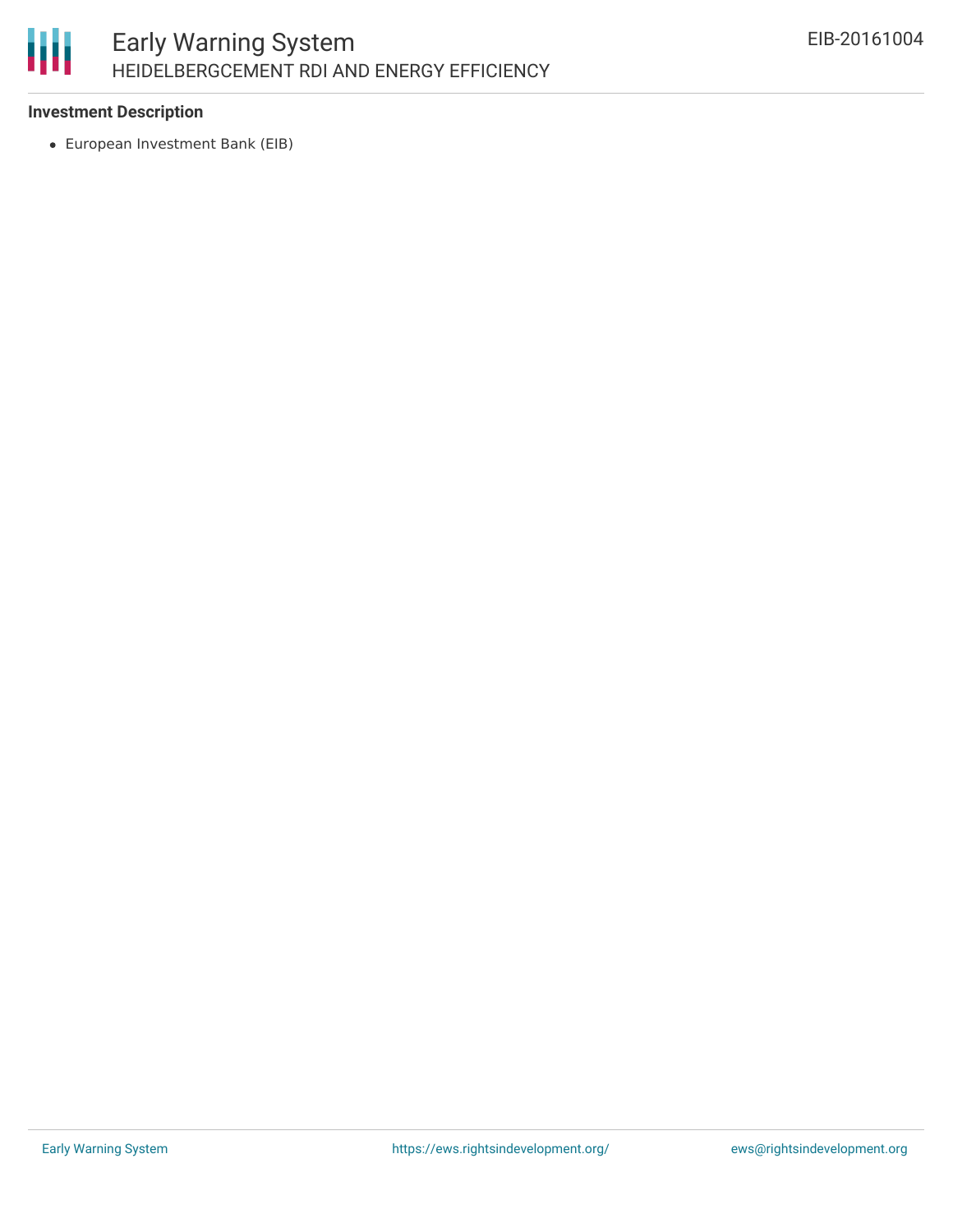# 冊

# Early Warning System HEIDELBERGCEMENT RDI AND ENERGY EFFICIENCY

| <b>Private Actor 1</b> | <b>Private Actor</b><br>* Role | <b>Private Actor</b><br>l Sector | <b>Relation</b> | <b>Private Actor 2</b> | <b>Private Actor</b><br>2 Role | <b>Private Actor</b><br>2 Sector |
|------------------------|--------------------------------|----------------------------------|-----------------|------------------------|--------------------------------|----------------------------------|
| $\sim$                 | $\sim$                         |                                  | $\sim$          | HeidelbergCement AG    | Client                         | $\overline{\phantom{a}}$         |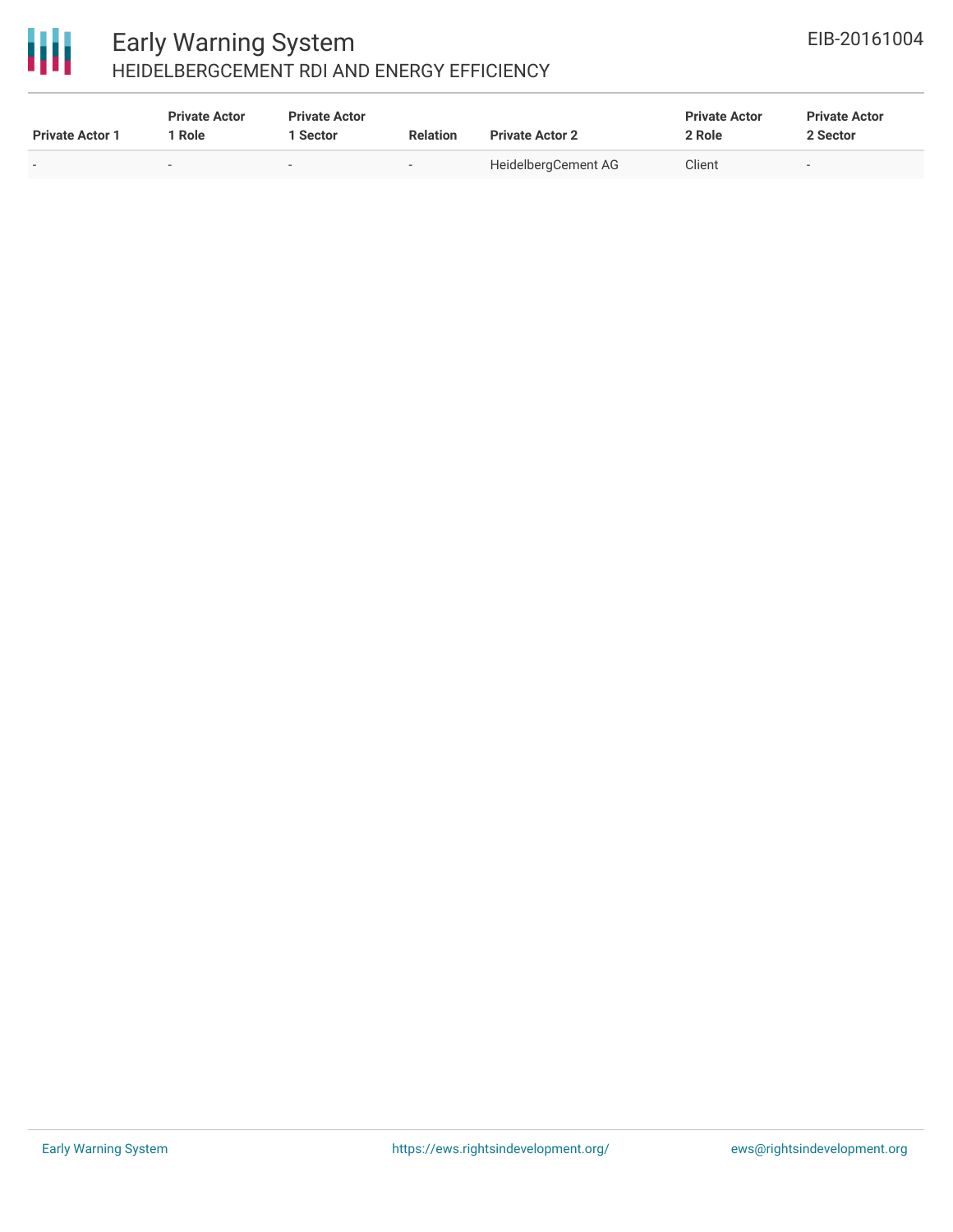### **Contact Information**

\*No contacts available at time of disclosure\*

#### ACCOUNTABILITY MECHANISM OF EIB

The EIB Complaints Mechanism is designed to facilitate and handle complaints against the EIB by individuals, organizations or corporations affected by EIB activities. When exercising the right to lodge a complaint against the EIB, any member of the public has access to a two-tier procedure, one internal - the Complaints Mechanism Office - and one external - the European Ombudsman. A complaint can be lodged via a written communication addressed to the Secretary General of the EIB, via email to the dedicated email address complaints@eib.org, by completing the online complaint form available at the following address: http://www.eib.org/complaints/form, via fax or delivered directly to the EIB Complaints Mechanism Division, any EIB local representation office or any EIB staff. For further details, check:

http://www.eib.org/attachments/strategies/complaints\_mechanism\_policy\_en.pdf

When dissatisfied with a complaint to the EIB Complaints Mechanism, citizens can then turn towards the European Ombudsman. A memorandum of Understanding has been signed between the EIB and the European Ombudsman establishes that citizens (even outside of the EU if the Ombudsman finds their complaint justified) can turn towards the Ombudsman on issues related to 'maladministration' by the EIB. Note that before going to the Ombudsman, an attempt must be made to resolve the case by contacting the EIB. In addition, the complaint must be made within two years of the date when the facts on which your complaint is based became known to you. You can write to the Ombudsman in any of the languages of the European Union. Additional details, including filing requirements and complaint forms, are available at: http://www.ombudsman.europa.eu/atyourservice/interactiveguide.faces